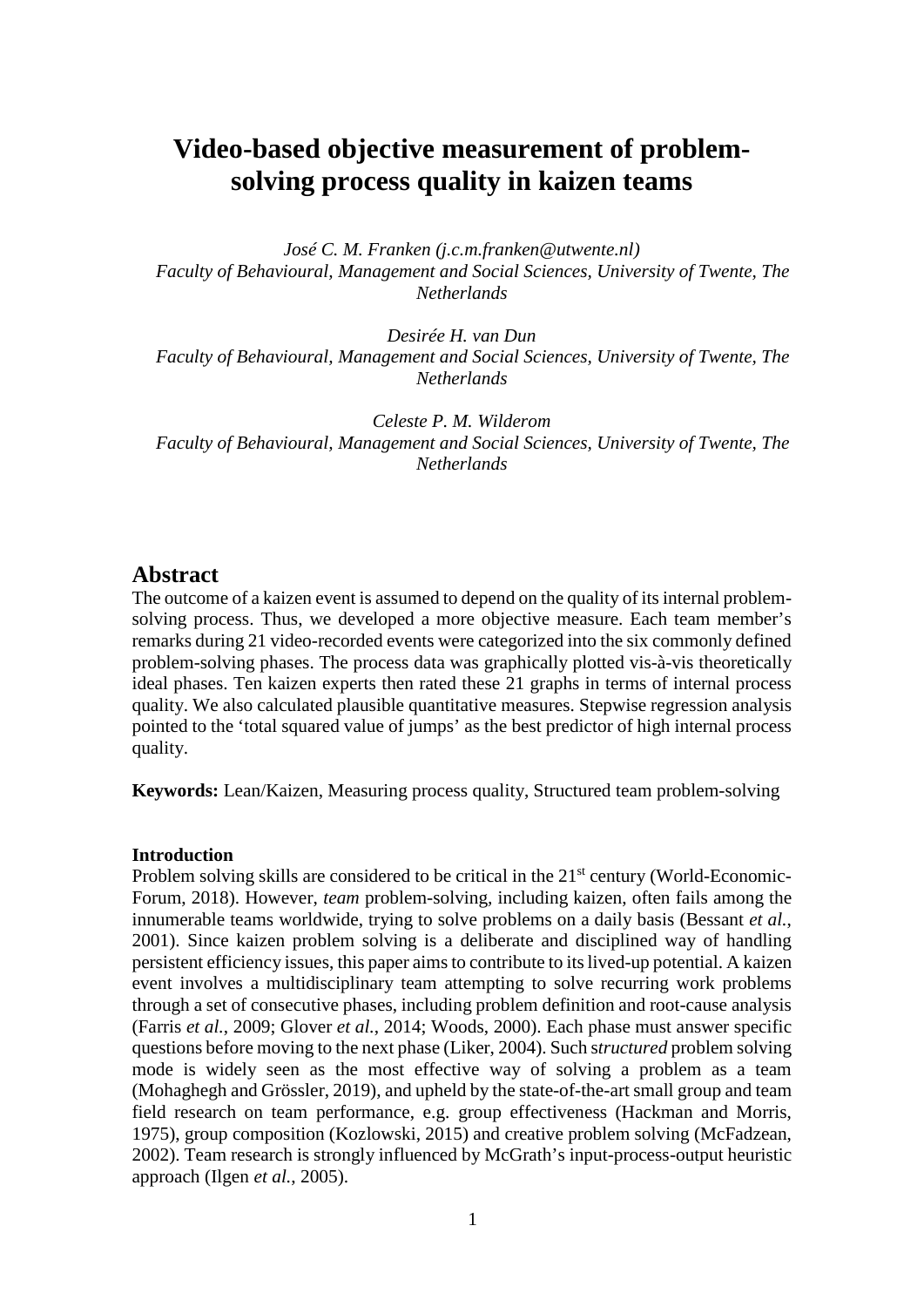Although it is universally acknowledged that team processes are inherently dynamic, most academic researchers often consider them to be static (Kozlowski, 2015) without examining the effectiveness characteristics (Cronin *et al.*, 2011). The same holds for the internal process of a kaizen event, which is often studied as a whole (Farris *et al.*, 2009) and the different iterative sub phases are disregarded.

Moreover, studies of kaizen events and other contexts of group problem solving tend to only rely on subjective self-reports of internal process quality, such as the one offered by Farris et al. (2009). A better understanding of the characteristics of an effective internal process of kaizen events, and a more objective judgement of process quality based on real-life observations, would offer opportunities to improve problem-solving team processes and, in turn, team performance. To ultimately improve the quality of this type of internal team process, we used a "high-resolution" video method (Kozlowski, 2015, p. 278) and combined it with expert interviews to address the question: *How can we determine the quality of the internal process of team-level structured problem solving events more objectively?*

The Theory section explains the different research areas we integrated to build a more objective measure of internal process quality. The Methods section describes how we developed the new measure: combining real-life video observations with expert opinions and statistical analyses. The Results section shows how a solid kaizen event process quality indicator is derived. Then, theoretical, practical and future-research implications are drawn up.

#### **Theory**

This study is grounded in an array of academic fields from: Operations Management kaizen literature; small group (creative) problem solving research, guided by Organizational Behaviour theory; and mathematical process quality indicators.

In Operations Management, kaizen is defined as "a structured project performed by a multi-disciplinary team to improve a targeted work area or process in a given timeframe" (Bortolotti *et al.*, 2018, p. 555). Kaizen events may vary in length and consist of one or more meetings (Glover *et al.*, 2014). Many scholars used the Farris et al. (2009) model to study the determinants of kaizen event outcomes (Álvarez-García *et al.*, 2018) from . One of those determinants concerns the internal process (Farris *et al.*, 2009), operationalized as the extent to which kaizen team members feel that open communication took place in the team and respect member's unique and diverse contributions, opinions and feelings. Liu et al. (2015) found the internal problem-solving process itself might inhibit the kaizen process. These studies used subjective or biased measures as variables; none of them focused on a more objective understanding of the constituents of an optimal internal kaizen process or the behaviours involved in high team-process quality.

To attain high kaizen effectiveness, the event has to be conducted through certain ordered problem solving phases (Kepner and Tregoe, 1965; Liker, 2004). 'Ordered' means that the team, after reaching consensus about the result of a phase, continues to the next phase, without having to return to a previous one. Structured problem solving, like kaizen, has the following phases (Woods, 2000): 1) problem definition; 2) root cause analysis; 3) idea generation; 4) plan implementation; 5) implement; and 6) check and sustain. A recent literature review showed that studies of this phased approach are rare (Franken *et al.*, 2019).

Most (kaizen) team studies have relied on surveys, which bias insights and thereby block the progress to optimal team performance (Kozlowski, 2015). Franken *et* al. (2019) suggested that, to be able to measure the kaizen process more objectively, participants' remarks in a real-life video of a team performing kaizen must be coded to one of the six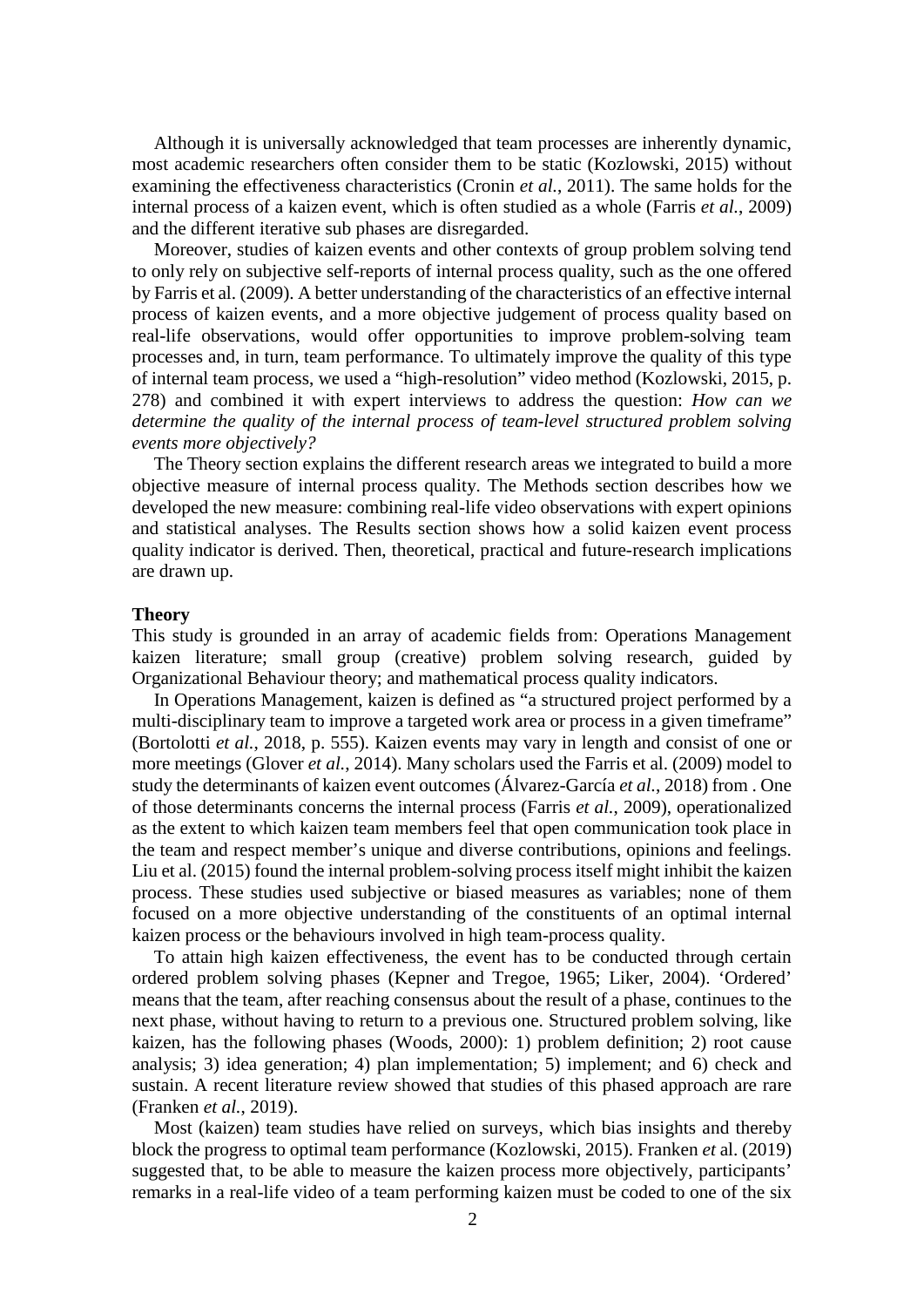kaizen phases. The events occurring over time can be represented graphically as sequential data points (similar to Kepner and Tregoe, 1965), (see, Figure 1).



*Figure 1 –Ideal Kaizen Internal Process and Coded Real-life Kaizen Meeting visualized*

To interpret such graphs in an objective way, one could turn to the field of Applied Mathematics. The *model-fit theory* can be used to measure possible internal process quality (IPQ) indicators by counting the size of deviations vis-a-vis an ideal desired outcome (Meijer, 1994). Hence, to establish the IPQ of kaizen events, one may want to engage in counting the number of 'jumps' from one phase to another, in addition to the number of phases that are skipped when jumping from one phase to another (here called  $jumps > 1$ ) as well as assign a logical value to each jump, i.e., the number of phase transitions crossed in a jump. Additionally, the *method of least squares* can be used to determine the best fit to a line of data (Miller, 2006), by calculating squared deviations. We used the method to determine the best fit between the given actual kaizen IPQ indicators, calculated through measuring the 'jumps' and the average of the experts' opinions. As quality might be influenced by both the length (Cohen *et al.*, 2011) and the number of remarks, ratio indicators were also considered. Table 1 summarizes the possible IPQ indicators and the corresponding hypotheses one could examine.

| <b>Indicator</b>                         | таже 1 – гозмже Quantuative matculors of miernal Frocess Quality (11 Q) of Katzen Events<br><b>Function</b> | <b>Hypothesis</b>                                                                                                           |
|------------------------------------------|-------------------------------------------------------------------------------------------------------------|-----------------------------------------------------------------------------------------------------------------------------|
| 1. Number of<br>jumps > 1                | Count (jump value $> 1$ )                                                                                   | The number of phase-skipping<br>jumps is negatively related to IPQ                                                          |
| 2. Total value of<br>jumps $> 1$         | abs(jump value > 1))                                                                                        | The total-value of phase-skipping<br>jumps is negatively related to IPQ                                                     |
| 3. Total squared<br>value of jumps $> 1$ | $(abs(jump value jumps > 1))^2$                                                                             | The total-squared-jump-value of<br>phase-skipping jumps is negatively<br>related to IPO                                     |
| 4. Ratio of number<br>of jumps $> 1$     | total number jumps $> 1$<br>total number of verbal contribution                                             | The ratio number of phase-skipping<br>jumps and number of verbal remarks<br>is negatively related to IPQ                    |
| 5. Ratio squared<br>value of jumps $> 1$ | total squared value jumps $> 1$<br>total number of verbal contribution                                      | The ratio of total-squared value of<br>phase-skipping jumps and number<br>of verbal remarks is negatively<br>related to IPO |
| 6. Total value of<br>jumps               | abs(jump value between contribution)                                                                        | The total jump value is negatively<br>related to IPQ                                                                        |
| 7. Total squared<br>value of jumps       | ${\rm (abs(jump \ value \ between \ contribution))^2}$                                                      | The total squared-jump-value is<br>negatively related to IPQ                                                                |

*Table 1 – Possible Quantitative Indicators of Internal Process Quality (IPQ) of Kaizen Events*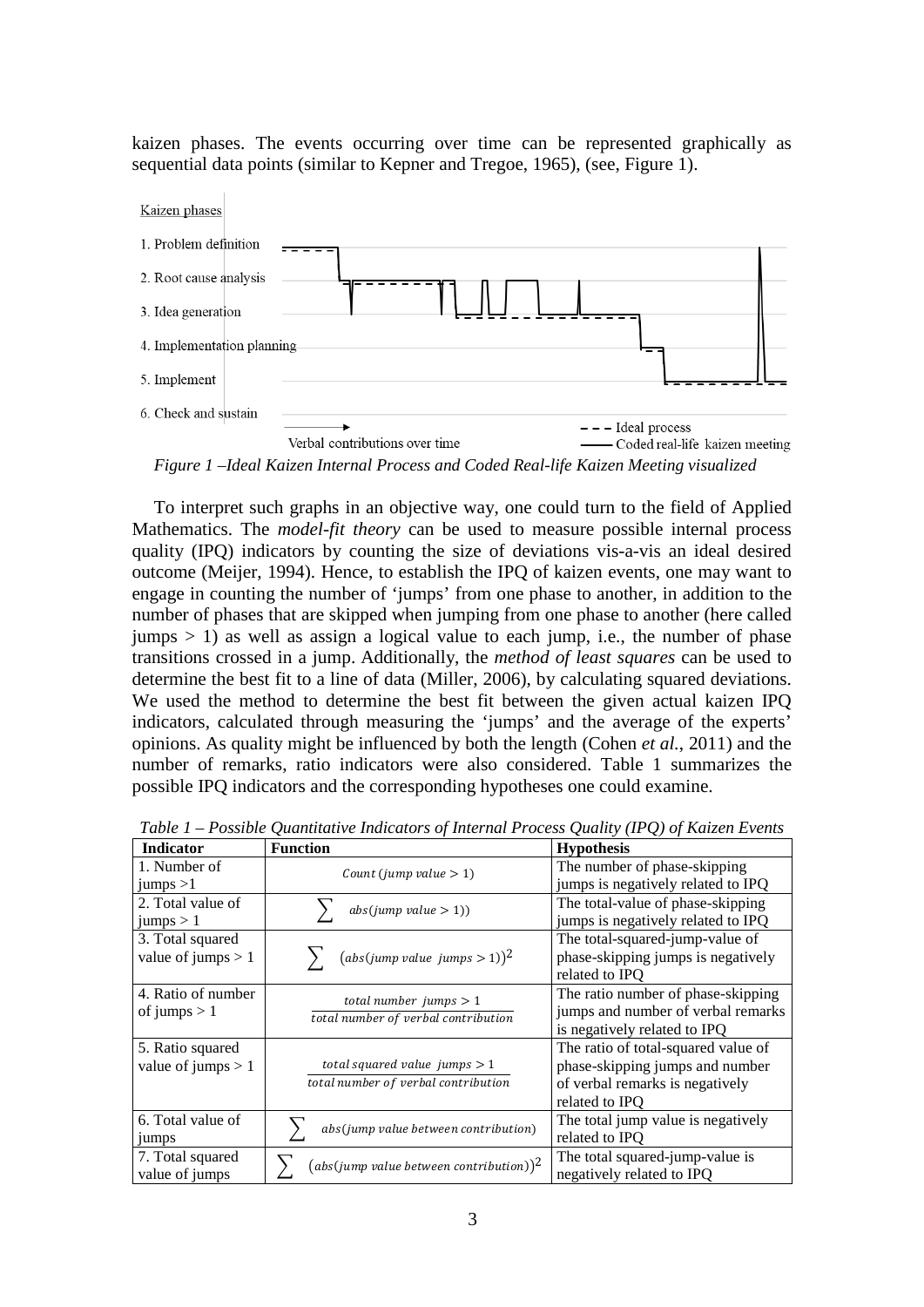| 18. Ratio of total<br>squared value of<br>1umps | total squared value of jumps        | The ratio of total-squared-value of<br>jumps and number of verbal remarks |
|-------------------------------------------------|-------------------------------------|---------------------------------------------------------------------------|
|                                                 | total number of verbal contribution | is negatively related to IPO                                              |

### **Methods**

Ten kaizen experts reacted during individually held interviews to the 21 graphical representations of the systematically coded team members' video-based remarks during kaizen meetings (Franken *et al.*, 2019). Most of the graphs represented the first meeting of a kaizen event; in the remainder of this paper, we refer to them as kaizen meetings. Average experts' ratings of the IPQ were examined with the eight IPQ indicators (Table 1) to explore the predictive value of each indicator.

#### *Expert sampling procedure and sample*

The homogenous purposive sampling method (Etikan *et al.*, 2016) was used to select a group of ten kaizen experts with the following criteria: 1) At least five years of practical experience of kaizen or structured problem-solving events; 2) experience of multiple kaizen event roles (e.g., participant, facilitator, trainer or sponsor), and thus knowledge of the great variety of possible team processes; and 3) kaizen experience in different sectors, so as to be able to discuss possible problem-solving process differences across contexts. Pragmatically, Dutch experts were selected from the authors' wide business network. Table 2 describes the experts' characteristics.

|                |                                                       |              | <b>Kaizen</b><br>experience | <b>Current</b>      | Sectors in which the<br>respondent has applied                        |
|----------------|-------------------------------------------------------|--------------|-----------------------------|---------------------|-----------------------------------------------------------------------|
| No.            | <b>Current position</b>                               | Gender       | (years)                     | sector              | kaizen                                                                |
| 1              | Continuous<br>Improvement process<br>manager          | F            | 5                           | Higher<br>education | Higher Education, Educational<br>Logistics                            |
| $\mathfrak{D}$ | Lean programme<br>manager                             | M            | $\mathbf{Q}$                | Healthcare          | Education, Healthcare, IT                                             |
| 3              | Lean and Agile<br>consultant                          | $\mathbf{F}$ | 14                          | Consultancy         | Production, Sales and<br>Marketing, R&D, Finance                      |
| $\overline{4}$ | OpEx Leader                                           | M            | 14                          | Production          | Energy, Production                                                    |
| 5              | Circular economy<br>consultant                        | $\mathsf{F}$ | 15                          | Consultancy         | Production (Food, FMCG,<br>Technical Components),<br>Energy, Services |
| 6              | Lean and Agile team<br>coach                          | M            | 15                          | Consultancy         | Services, Finance                                                     |
| $\tau$         | Director of Supply<br>Chain and Operations<br>manager | M            | 20                          | Production          | Production, FMCG, R&D,<br>Sales and Marketing                         |
| 8              | Change advisor                                        | M            | 20                          | Consultancy         | Production, Energy, Services                                          |
| 9              | Departmental program<br>lead infrastructure           | M            | 25                          | Semi-<br>government | Production, Services                                                  |
| 10             | Continuous<br>Improvement<br>programme manager        | $\mathbf{F}$ | 30                          | Higher<br>education | Chemical Engineering,<br>Production, Higher Education                 |

*Table 2 – Kaizen Expert Characteristics*

#### *Expert interview*

We sent the 21 graphical representations of the kaizen meetings to each expert before the interview, for familiarisation purposes. Each interview lasted, on average, 1.5 hours and was structured as follows: After an introduction, we explored the expert's generic perceptions of (effective) structured problem solving or kaizen with two questions: *"What*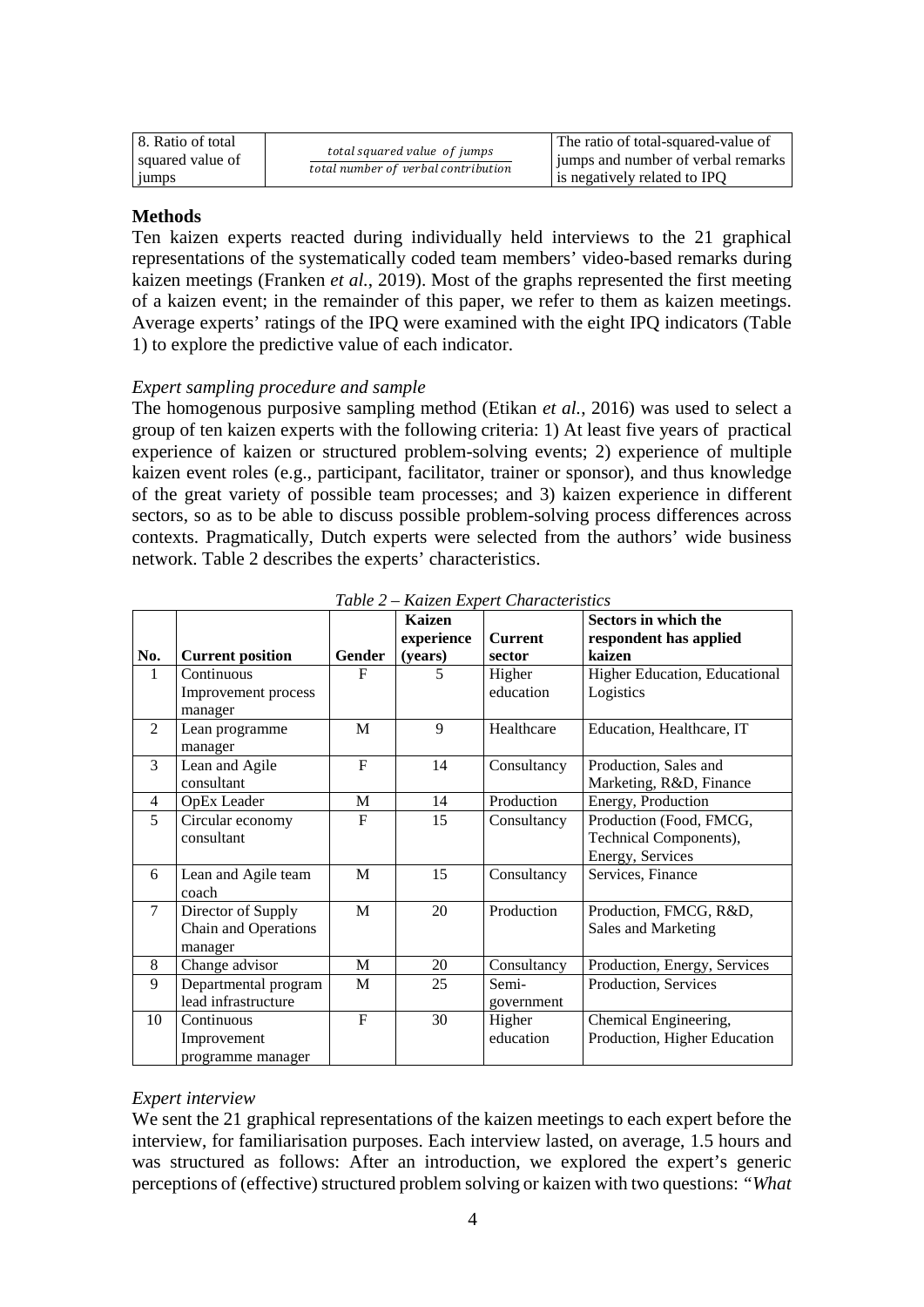*is kaizen for you?"* and *"If you teach people to do kaizen, what do you emphasize?"* Then, we asked them to think aloud (Van Someren *et al.*, 1994) whilst reviewing four graphical representations of four very different kaizen meetings. Some of these four examples had, clearly, visible kaizen phases and others were bumpier, with seemingly structured and/or skipped phases. We asked the experts to rate those graphs according to three elements: the overall process, the extent to which the approach was structured, and the expected valuableness of the kaizen meeting's solution (e.g., *"To what extent do you expect this team to come to a valuable countermeasure?"*) (Likert scale 1-7, very poor to very strong). Next, we asked them to judge the IPQ of the 21 process graphs on a scale from 1 (absolutely inadequate) to 10 (perfectly adequate). We also queried them about the potential value of our method of graphical representation. With their permission, the interviews were audio-recorded.

# *Calculation of quantitative IPQ indicators*

We calculated eight indicators of IPQ following the functions in Table 1. A jump was counted whenever the graph showed a transition between kaizen phases. When a remark jumped to a prior or next phase, a value of  $+1$  was added to the total number of jumps. Each jump received a so called jump value, depending on the phase transitions that were made. For example: a jump from phase 1 to phase 2 receives the jump value 1; a jump from phase 1 to phase 3 receives the jump value 2, a jump from phase 4 to phase 2 receives the jump value -2, etcetera.

## *Data analysis*

The audiotaped interview notes were content-analysed in terms of: 1) experts' own ideas on successful kaizen processes; 2) their reactions to the four graph examples, including their average ratings of the process; and 3) their overall ratings of the quality of the process in all 21 meetings. Stepwise regression analysis was conducted, with the experts' average IPQ rating as the dependent variable and each of the possible quantitative indicators (Table 1) as the independent variable.

## **Results**

Below we first report the experts' verbal reactions to the graphs, after which we report our scrutiny of Table 1's quantitative indicators.

## *Expert's evaluations of kaizen IPQ*

The experts defined kaizen as a phased team process to attain and implement a solution for a persistent problem. They stressed the quality of the process dialogue relies on very strict adherence to the six prescribed phases although, to share and explore perspectives, some jumping between phases is allowed. We derived a shared set of success criteria for kaizen's internal process quality from their comments (Table 3). The table shows that, apart from the six phases, or "stairs" as the experts referred to them, some flexibility (e.g., jumping between phases) in a kaizen internal process is allowed.

| Derived success criteria                          | <b>Illustrative quote</b>                           |
|---------------------------------------------------|-----------------------------------------------------|
| 1. All six phases of the kaizen process must be   | "I am looking for some kind of stairs." (9)         |
| recognizable in the graph and in the right order  | "To recognize the phases is important to be able to |
|                                                   | jump effectively." (4)                              |
| 2. As the team must agree consensually to a phase | "Iterations can occur during the phases; that is no |
| result, before moving to the next phase, the team | problem- the interesting thing is what they do with |
|                                                   | them." $(3)$                                        |

*Table 3 – Experts' Views on the Role of Kaizen Process and Kaizen Phases*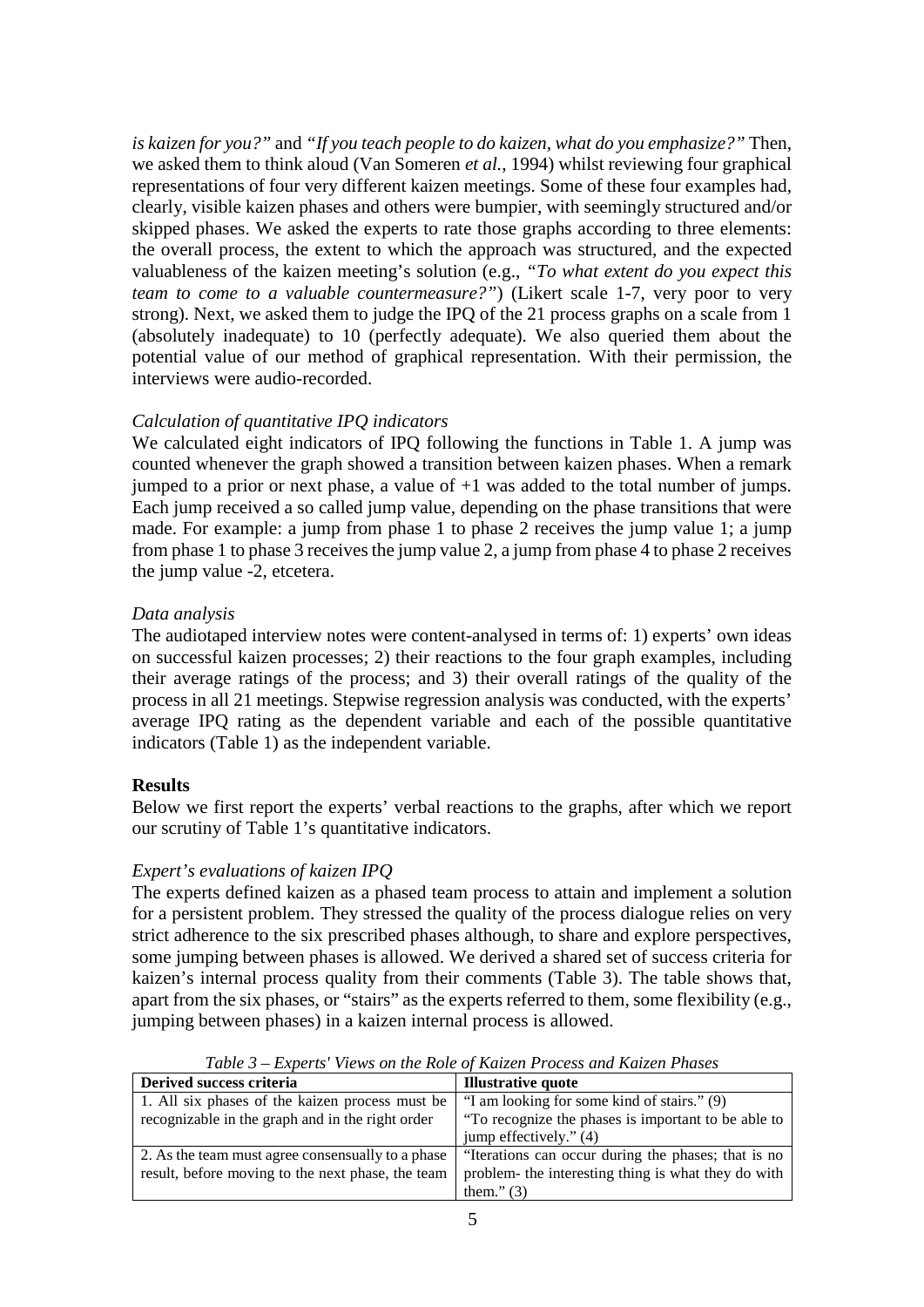| members may need to make iterations from one         | "You need the opportunity to enrich<br>your            |  |  |
|------------------------------------------------------|--------------------------------------------------------|--|--|
| phase to another                                     | discussions." $(6)$                                    |  |  |
| 3. A relevant remark is one that is discussed in the | "I can see remarks in all the phases as well as a lot  |  |  |
| relevant phase                                       | of jumping between all phases. This might make it      |  |  |
|                                                      | difficult to follow, which reduces effectiveness." (9) |  |  |
| 4. If not enough attention is given to a certain     | "If you have limited problem definition, and you       |  |  |
| phase, the result of that phase might lack quality,  | have only limited root cause analysis, you might       |  |  |
| which may lead to lower process quality in the       | only expect limited ideas for solutions." (10)         |  |  |
| next phase                                           | "Find the appropriate detail, measure and visualise    |  |  |
|                                                      | the outcome (esp. value stream mapping)." $(2)$        |  |  |
| 5. Check at the end of each phase if you are still   | "The ideal situation is following the phases, but you  |  |  |
| working on the right problem (i.e., jump back to     | should always be aware of the reason why you are       |  |  |
| problem definition). It might help in focusing on    | doing kaizen." (1)                                     |  |  |
| the real problem                                     | "It is a strength to jump back at the end of each      |  |  |
|                                                      | phase in order to recalibrate." (7)                    |  |  |
| 6. It is important to understand the 'why' for the   | "Be pragmatic, do not become a tool head." (4)         |  |  |
| instrument and the 'why' for each phase              |                                                        |  |  |
| 7. Based on the situation, one could decide to       | "I am missing content; the jump can be interpreted     |  |  |
| jump to a phase, and then go back again, as long     | as positive as well as negative." $(5)$                |  |  |
| as the phase results are defined in the right order  | "Sometimes the team needs some energy; the best        |  |  |
|                                                      | thing to do then is to let them brainstorm." $(6)$     |  |  |
| 8. The process of kaizen is about learning           | "The worst thing that might happen to the people is    |  |  |
|                                                      | that they do not succeed and that they have not        |  |  |
|                                                      | learnt." $(8)$                                         |  |  |

*Note*: The numbers in the second column refer to the different anonymised experts.

The experts were quite unanimous in their assessments of the IPQ from the four graphs (see Table 4, on page 7). For instance, all of them thought the second graph was chaotic, whereas the third graph was structured with a recognizable phased approach, thus positive process aspects. The average expert ratings of those example videos were also very consensual.

#### *Comparisons of the experts' perceived IPQ and quantitative indicators*

Both the calculated indicators and the experts' IPQ ratings are reported in Table 5 (on page 8). We calculated the correlations between the average expert rating of the perceived IPQ and the eight indicators (Table 6, on page 8). Significant correlations ( $p < 0.05$ ) appeared between the experts' perceptions and the five IPQ indicators, especially the indicators 'total squared jump value  $> 1$ ' and 'total squared jump value' (both:  $r = .62$ ; p < .01). Three ratio indicators correlated marginally (Table 7, on page 8); indicators 4, 5 and 8), those taking the number of remarks into account.

Stepwise regression analysis pointed to one predictor, namely the 'total squared jump value of jumps', which explained 34.9% of the variance of the average expert ratings (*F*  $(1, 20) = 11.74$ ,  $p = 0.003$ ). The beta value of  $-0.62$  indicates that when the squared jumpvalue has a higher outcome, the experts' IPQ rating is lower. Hypothesis 7 is thus supported, whilst the others are not.

#### **Discussion**

While kaizen event effectiveness (Farris *et al.*, 2009) and team problem solving research (McFadzean, 2002) emphasise the need for an effective internal process, most empirical studies are based on subjective self-reports. Despite team process surveys being constantly optimised, there is a call for objective real-life observation data-gathering methods (Mathieu *et al.*, 2019). So far, there is a lack of a more objective way of studying kaizen internal process quality (IPQ). We developed a less subjective measure: after coding the remarks made in actual kaizen meetings, we rated their invoked phases and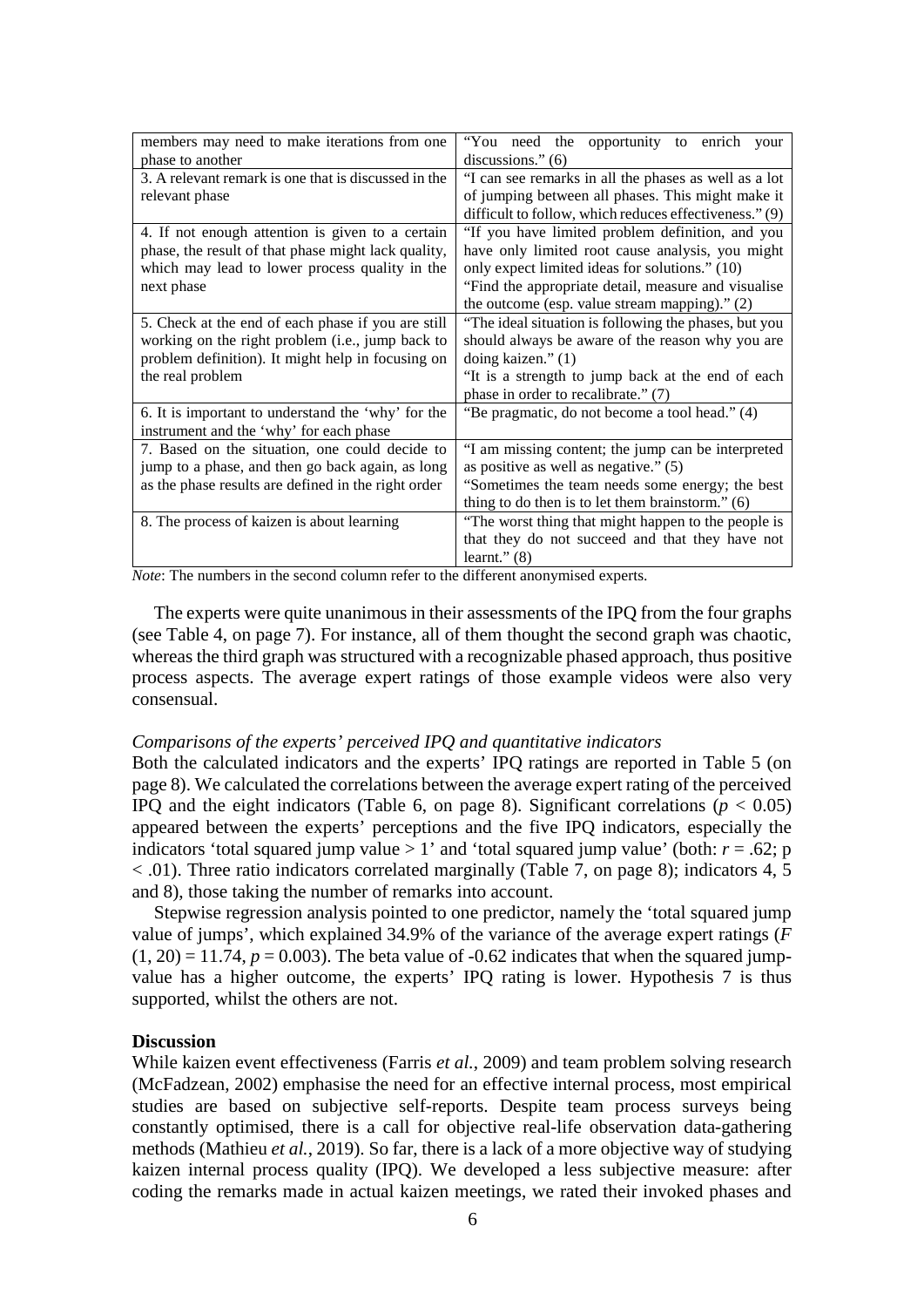|                                                     |                                                                           |                                                                                                                                                                                                                                                                                                                                                                                                                                                                                                                                                                                                                                |         | <b>Experts' average ratings</b>    |      |
|-----------------------------------------------------|---------------------------------------------------------------------------|--------------------------------------------------------------------------------------------------------------------------------------------------------------------------------------------------------------------------------------------------------------------------------------------------------------------------------------------------------------------------------------------------------------------------------------------------------------------------------------------------------------------------------------------------------------------------------------------------------------------------------|---------|------------------------------------|------|
|                                                     |                                                                           |                                                                                                                                                                                                                                                                                                                                                                                                                                                                                                                                                                                                                                |         | <b>Overall Structured Expected</b> |      |
|                                                     | <b>Example graphs</b>                                                     | <b>Expert Quotes</b>                                                                                                                                                                                                                                                                                                                                                                                                                                                                                                                                                                                                           | process | approach solution                  |      |
|                                                     | KE phase<br>Phase 1<br>Phase 2<br>PD<br>RA<br>GI<br>$\rm IP$<br><b>CS</b> | "They took their time to get to the PD, spent time on root causes. That is good." $(2)$<br>"They start with PD, and then jump about, which is good although I would have expected<br>them to take more time. It seems a bit restless." (3)<br>"I think they are doing quite well. You see them jumping but I think this is their way of<br>exploring the problem." (7)<br>'It seems they get a bit stuck in the PD phase. They're doing quite well on the phases" (9)<br>In the first phase, they mixed PD and GI up, a bit like playing ping pong, which might be<br>a way of exploring the problem." (10)                    | 5.22    | 4.75                               | 5.22 |
| $\mathbf{I}$                                        | KE phase<br>PD<br>RA<br>GI<br>$_{\rm IP}$<br>CS                           | They discuss more phases, but over time it becomes chaotic, looks like lack of consensus<br>and decision making, so probably a confusing meeting." (1)<br>"Very interesting, as if they are going nowhere. I don't expect good outcomes." (3)<br>'Seems very chaotic, goes everywhere, and they discuss the PD rather late" (5)<br>They know the solution before the problem; a complex team, seems they have some<br>collaboration issues, and no effective goal." (7)<br>"It seems they have a solution and now they are looking for a problem, you can call it<br>iterative, but I think it is just going everywhere." (10) | 2.78    | 2.25                               | 2.67 |
| PD<br>RA<br>GI<br>$_{\rm IP}$<br>$\mathbf{I}$<br>CS | KE phase                                                                  | "They finish something before they continue, PD is fast, RA takes longer, that's what you<br>want to see, the problem seems clear." $(1)$<br>They don't go back to PD: it seems there is consensus on that, that is positive. Looks<br>structured." $(5)$<br>They really start with the PD discussion, rather step by step, looks good." (6)<br>'Rather structured, they seem to recap before moving to the next phase, that is good." (7)<br>'Seems structured, not wobbly. If they continue this way, I expect they will learn how to<br>attain a working countermeasure." (8)                                               | 6.00    | 5.63                               | 6.00 |
| Ι                                                   | KE phase<br>PD<br>RA<br>GI<br>$_{\rm IP}$<br><b>CS</b>                    | They start with experiments and this will lead, at some point, to a working solution, but it<br>is not a kaizen process." (2)<br>'It seems like they are firefighting, this is not about doing kaizen." (3)<br>This looks like non-structured problem solving; will they be lucky and find a solution?" $(4)$<br>'Oops, interesting team dynamics but not kaizen." (6)<br>'Low expectation; they jump to solutions. It looks like the Kata approach. I really can't see<br>the root cause analysis and the 'stairs'." (9)                                                                                                      | 2.22    | 1.85                               | 1.89 |

*Table 4 – Experts' Reactions to the Four Example Graphs, Based on the Think Aloud Method*

*Note*. The abbreviations in the left column stand for: KE=Kaizen Event; PD=Problem definition; RA=root cause analysis; GI=idea generation; PI=plan implementation; I=implement; CS=check and sustain. The numbers in the second column refer to the experts. The experts rated the example graphs on a 7-point Likert scale, 1=very bad, 7=very good.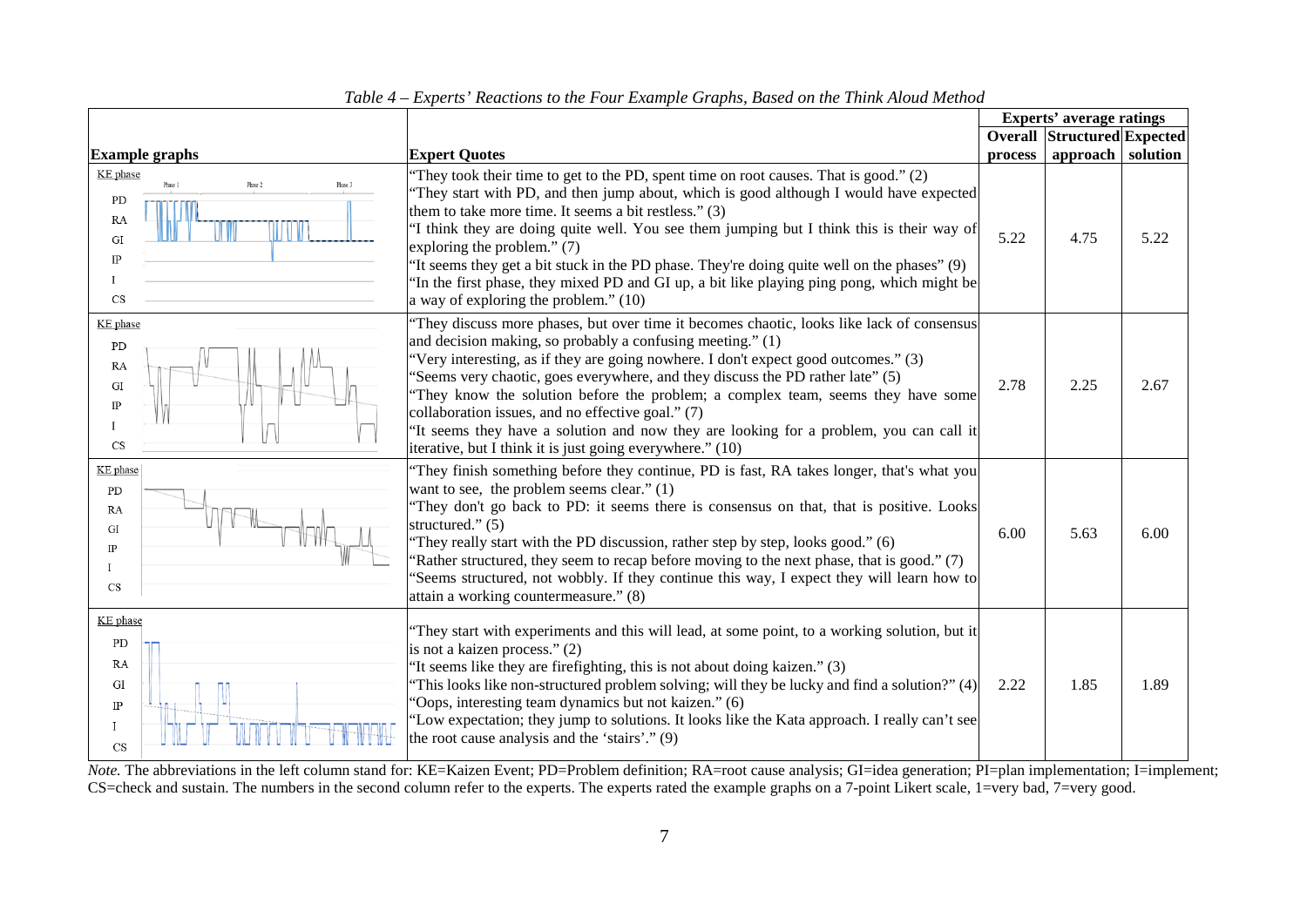|                |                            |                    | таже э – viaeo-vasea Kanngs, тенату Quannianve matcawrs and Experts -1 erceptions<br>Video-based quantitative indicators |                                 |                           |                                        |                                           |                                              |                                                        | <b>Experts'</b> ratings<br>of perceived IPO |           |
|----------------|----------------------------|--------------------|--------------------------------------------------------------------------------------------------------------------------|---------------------------------|---------------------------|----------------------------------------|-------------------------------------------|----------------------------------------------|--------------------------------------------------------|---------------------------------------------|-----------|
| <b>Video</b>   | Total no.<br>of<br>remarks | No. of<br>jumps >1 | <b>Total</b><br>jump<br>value<br>jumps $> 1$ value $> 1$                                                                 | <b>Total</b><br>squared<br>jump | Ratio no. of<br>jumps > 1 | Ratio<br>squared<br>value<br>jumps > 1 | <b>Total</b><br>jump<br>value of<br>jumps | <b>Total</b><br>squared<br>value of<br>jumps | Ratio<br>total<br>squared<br>jump<br>value of<br>jumps | Mean                                        | <b>SD</b> |
| $\mathbf{1}$   | 192                        | $\tau$             | 15                                                                                                                       | 33                              | 0.04                      | 0.17                                   | 68                                        | 86                                           | 0.45                                                   | 4.56                                        | 0.96      |
| 2              | 284                        | 29                 | 64                                                                                                                       | 146                             | 0.01                      | 0.51                                   | 103                                       | 185                                          | 0.65                                                   | 3.89                                        | 0.87      |
| 3              | 160                        | 10                 | 20                                                                                                                       | 40                              | 0.06                      | 0.25                                   | 60                                        | 80                                           | 0.50                                                   | 7.33                                        | 1.05      |
| $\overline{4}$ | 224                        | $\overline{0}$     | $\mathbf{0}$                                                                                                             | $\overline{0}$                  | 0.00                      | 0.00                                   | 9                                         | 9                                            | 0.04                                                   | 6.83                                        | 0.67      |
| 5              | 399                        | 13                 | 27                                                                                                                       | 57                              | 0.03                      | 0.14                                   | 80                                        | 110                                          | 0.28                                                   | 5.61                                        | 1.20      |
| 6              | 312                        | 3                  | 6                                                                                                                        | 12                              | 0.01                      | 0.04                                   | 35                                        | 41                                           | 0.13                                                   | 6.39                                        | 1.56      |
| $\tau$         | 142                        | 20                 | 50                                                                                                                       | 136                             | 0.14                      | 0.96                                   | 81                                        | 167                                          | 1.18                                                   | 4.89                                        | 1.10      |
| 8              | 196                        | $\mathbf{1}$       | $\overline{2}$                                                                                                           | $\overline{4}$                  | 0.01                      | 0.02                                   | 46                                        | 44                                           | 0.22                                                   | 7.67                                        | 1.05      |
| 9              | 225                        | 12                 | 35                                                                                                                       | 123                             | 0.05                      | 0.55                                   | 64                                        | 152                                          | 0.68                                                   | 4.22                                        | 0.79      |
| 10             | 138                        | $\overline{0}$     | $\overline{0}$                                                                                                           | $\overline{0}$                  | 0.00                      | 0.00                                   | 40                                        | 40                                           | 0.29                                                   | 7.28                                        | 0.79      |
| 11             | 78                         | $\tau$             | 16                                                                                                                       | 38                              | 0.09                      | 0.49                                   | 44                                        | 66                                           | 0.85                                                   | 6.39                                        | 1.20      |
| 12             | 61                         | 3                  | 6                                                                                                                        | 12                              | 0.05                      | 0.20                                   | 16                                        | 22                                           | 0.36                                                   | 7.78                                        | 1.00      |
| 13             | 205                        | $\mathbf{1}$       | $\overline{2}$                                                                                                           | $\overline{4}$                  | 0.00                      | 0.02                                   | 22                                        | 24                                           | 0.12                                                   | 4.67                                        | 0.82      |
| 14             | 343                        | $\mathbf{1}$       | 20                                                                                                                       | 6                               | 0.00                      | 0.02                                   | 14                                        | 30                                           | 0.09                                                   | 7.50                                        | 1.00      |
| 15             | 278                        | 10                 | 20                                                                                                                       | 40                              | 0.04                      | 0.14                                   | 57                                        | 77                                           | 0.28                                                   | 5.00                                        | 1.33      |
| 16             | 262                        | $\overline{4}$     | 9                                                                                                                        | 21                              | 0.02                      | 0.08                                   | 65                                        | 77                                           | 0.29                                                   | 7.78                                        | 1.13      |
| 17             | 500                        | 3                  | 6                                                                                                                        | 12                              | 0.01                      | 0.02                                   | 47                                        | 53                                           | 0.11                                                   | 5.72                                        | 1.13      |
| 18             | 427                        | 9                  | 22                                                                                                                       | 56                              | 0.02                      | 0.08                                   | 62                                        | 96                                           | 0.22                                                   | 3.44                                        | 1.50      |
| 19             | 449                        | 9                  | 18                                                                                                                       | 36                              | 0.02                      | 0.08                                   | 47                                        | 65                                           | 0.14                                                   | 8.00                                        | 1.08      |
| 20             | 381                        | 11                 | 22                                                                                                                       | 44                              | 0.03                      | 0.12                                   | 64                                        | 86                                           | 0.23                                                   | 7.39                                        | 1.15      |
| 21             | 186                        | $\overline{2}$     | $\overline{4}$                                                                                                           | 8                               | 0.01                      | 0.04                                   | 6                                         | 10                                           | 0.05                                                   | 7.61                                        | 1.33      |

*Table 5 – Video-based Ratings, Including Quantitative Indicators and Experts' Perceptions*

*Note.* Experts marked each video representation on a 1 (very bad) to 10 (very good) scale.

|  | Table 6 - Paired Samples Correlation |  |
|--|--------------------------------------|--|
|  |                                      |  |

| Video based quantitative indicators                | Average expert ratings of perceived IPQ |
|----------------------------------------------------|-----------------------------------------|
| 1. Number of jumps $>1$                            | $-0.54*$                                |
| 2. Total jump value jumps $> 1$                    | $-0.54*$                                |
| 3. Total squared jump value $> 1$                  | $-0.62**$                               |
| 4. Ratio number of jumps $> 1$                     | $-0.44*$                                |
| 5. Ratio Squared value jumps $> 1$                 | $-0.38^{\dagger}$                       |
| 6. Total jump value of jumps from ideal process    | $-0.52^*$                               |
| 7. Total squared value of jumps from ideal process | $-0.62**$                               |
| 8. Ratio total squared jump value of all jumps     | $-0.37^{\dagger}$                       |

 $\frac{1}{7}$  p < .10; \* p < .05; \*\* p < .01

projected the data on a timeline, showing the deviations from an ideal structured problemsolving process. We presented 21 sets of the team-member remarks from real kaizen meetings to ten kaizen experts to obtain a measure of fit between their perceived IPQ and the calculated indicators. The study points to the total squared jump value of jumps from the ideal process of a minutely video-coded kaizen meeting as an indicator of a kaizen meeting's IPQ. In other words: each jump to another kaizen phase negatively influences the perceived IPQ and since we use the squared jump value, large jumps (i.e., skipping one or more phases) are considered to have a worse influence on IPQ.

Knowing that effective engagement in kaizen is essential for successful lean management (Bessant *et al.*, 2001), it is crucial to conduct an effective internal kaizen process (Farris *et al.*, 2009). Although kaizen is often regarded as a structured phased approach, it is rarely studied as such. Hence our study, which was to gain a better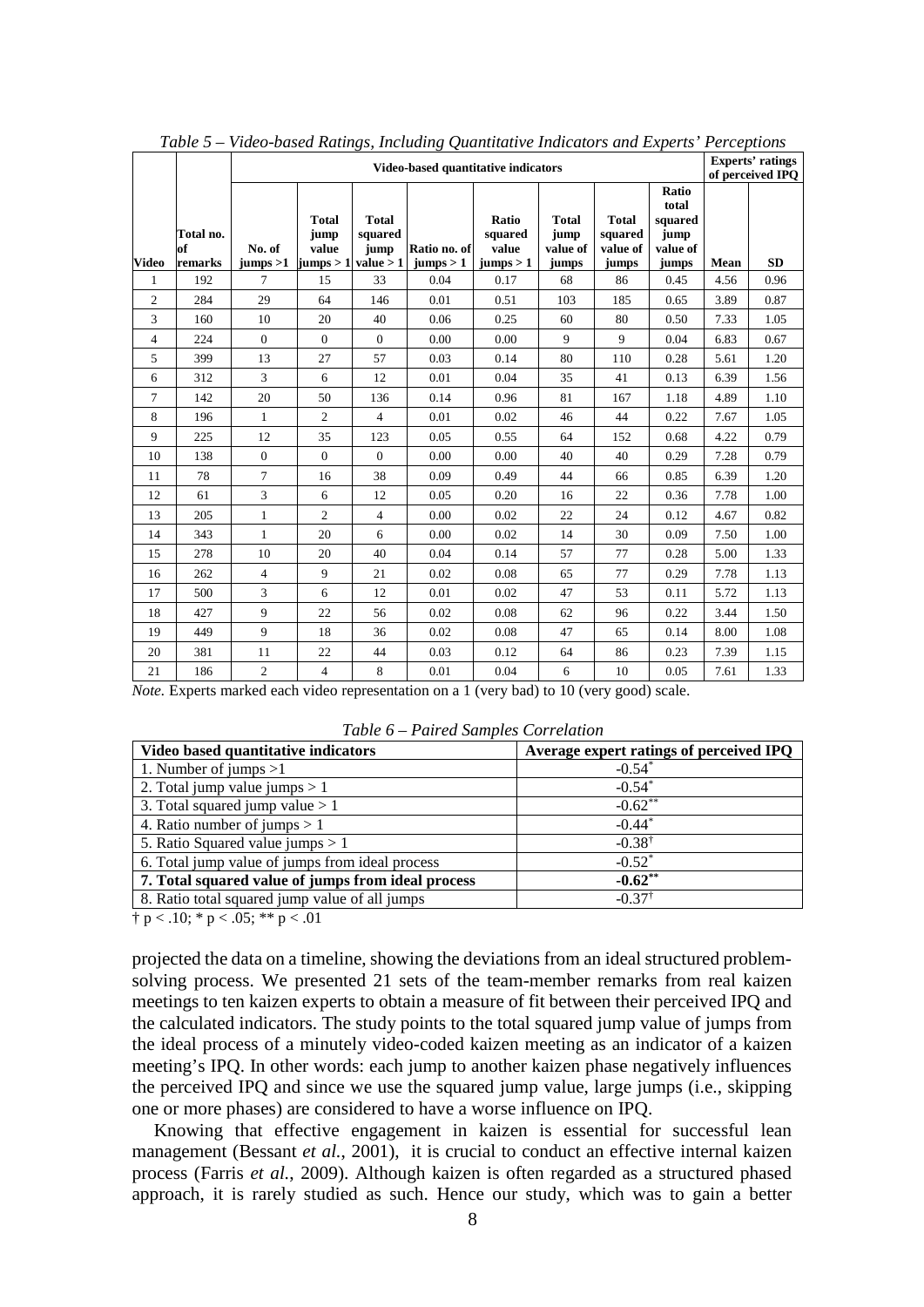understanding of the quality of the team meeting processes (Kozlowski, 2015). We contribute an innovative way to represent the phases in a kaizen event and use mathematical functions to spot ideal process deviations. Our quantitative measure adds to group problem-solving theory; it could be used by various future researchers to optimize the kaizen outcomes.

Adopting lean management also requires embracing learning at all organizational levels (Powell and Coughlan, in press). Improving a kaizen team's problem solving skills requires team level development and learning (Knapp, 2010). Team skills enhancement needs effective feedback. Abstract visualizations of a prior process could be helpful (Hassell and Cotton, 2017), especially to train facilitators and team members to understand the kaizen process better. This outcome supports our assumption that the graphs may be a useful instrument to judge, evaluate and learn from a team's internal process quality. A team can acquire dynamic problem-solving capabilities from such graphical feedback and our measure of what constitutes a 'good' (i.e., high-quality) kaizen process.

#### **Limitations and suggestions for future research**

Limitations of this study mainly concern the relatively small number of video-taped kaizen meetings. Access to more graphically depicted data on structured or phased problem solving may result in an even more valid measure. Moreover, asking multiple raters assign remarks to the six phases, leading to the graphs, could reduce potential single-observer effects. Including the kaizen participants' self-ratings of the IPQ could also improve it further. Plus, we only studied each first and sometimes a second meeting of a kaizen event. However, all ten involved kaizen experts had many years of experience in a variety of industrial sectors, but they could have been positively biased vis-à-vis the ideal kaizen phases. Hence, it would be interesting if non-kaizen problem-solving experts rated the graphically displayed processes of problem solving. Despite these imperfections, we are confident that data saturation occurred for the purpose of building the measure.

As team problem-solving skills do not come naturally to all members, teams that start adopting kaizen have to learn how to perform this process. All the teams that participated in our study also received the graphs as feedback and they lauded the insights gained upon discussing them. Hence, future longitudinal intervention studies of this graphical form of team feedback is called for.

Regarding kaizen as a structured phased approach, distinguishing the contributions per phase, visualising them in a graph and calculating the process quality indicators as a more objective measure of kaizen event IPQ, certainly creates new questions. Future research might focus on a better understanding of the contribution of individuals in a team to each kaizen phase, by exploring personal preferences, skills and optimal team composition (Franken et al., 2019; Kozlowski, 2015). The herein presented video-based, quantitative measure of a kaizen event's internal process quality may function as a springboard for more impactful learning in Operations Management theory and practice.

#### **References**

- Álvarez-García, J., Durán-Sánchez, A., and del Río, M. d. l. C. (2018), "Systematic bibliometric analysis on kaizen in scientific journals", *The TQM Journal,* Vol. 30 No. 4, pp. 356-370.
- Bessant, J., Caffyn, S., and Gallagher, M. (2001), "An evolutionary model of continuous improvement behaviour", *Technovation,* Vol. 21 No. 2, pp. 67-77.
- Bortolotti, T., Boscari, S., Danese, P., Medina Suni, H. A., Rich, N., and Romano, P. (2018), "The social benefits of kaizen initiatives in healthcare: An empirical study", *International Journal of Operations & Production Management,* Vol. 38 No. 2, pp. 554-578.